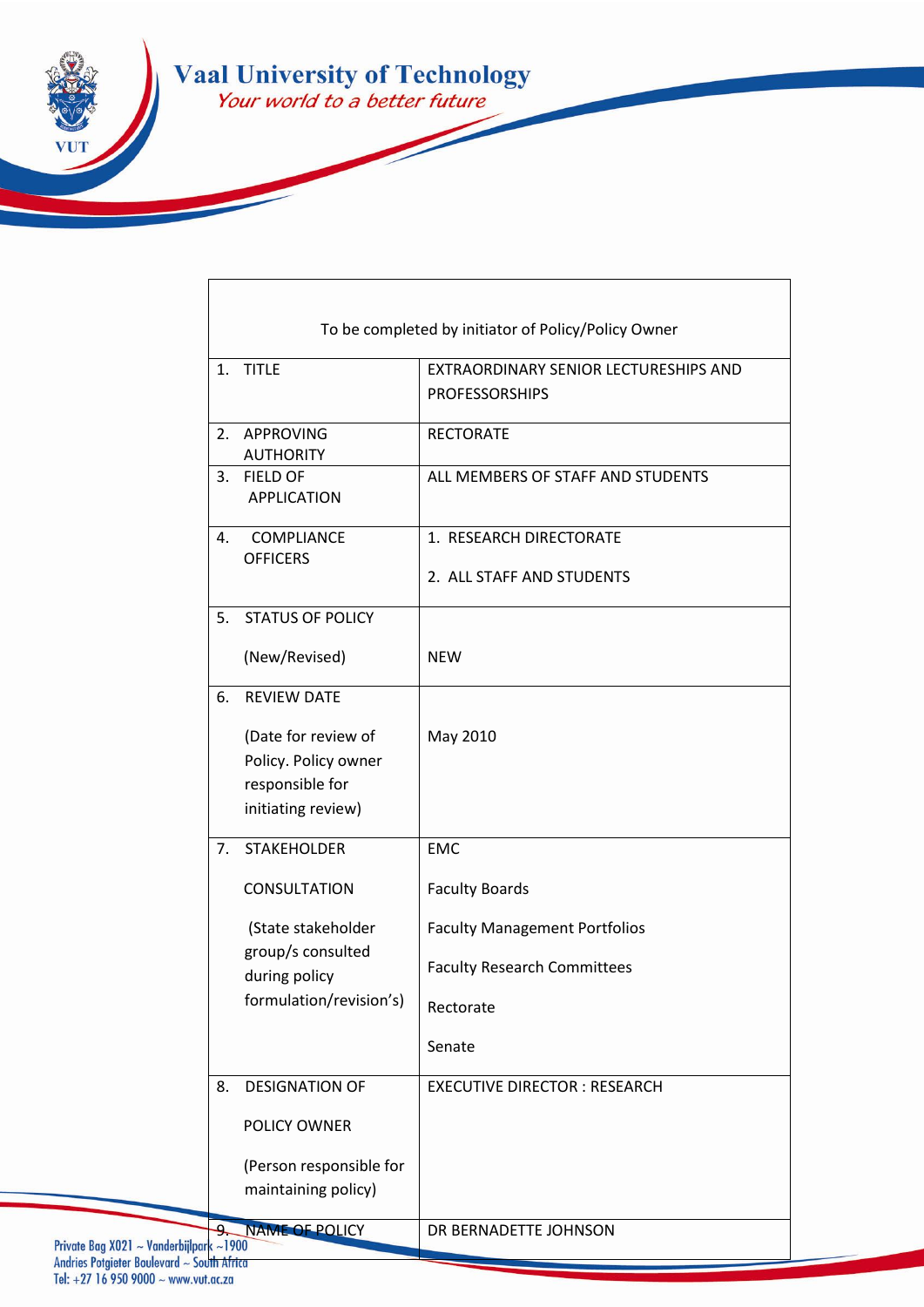| <b>OWNFR</b>        |                                                                       |
|---------------------|-----------------------------------------------------------------------|
| 10. CROSS REFERENCE | This policy is to be read in consultation with the<br>Research Policy |

\*FORMAT TAKEN FROM THE NMMU – ACKNOWLEDGEMENT IN THIS REGARD IS MADE

## **EXTRAORDINARY SENIOR LECTURESHIP AND PROFESSORSHIP**

#### **1. POLICY INTENTION**

For the Vaal University of Technology to strengthen its relationships with individuals, communities and industry outside the institution, who can contribute to the research and teaching at the institution, Extraordinary Senior Lectureship and Professorship titles, are important signifiers of such individuals contributions.

### **2. POLICY AIMS AND OBJECTIVES**

The aim of the policy is to ensure the cross fertilization of ideas between related communities and industry to strengthen VUT student's graduateness and to strengthen VUTs research contributions to society.

In order to achieve this aim, the following objectives are identified:

- a) Strengthened relationships with external communities to faculties and departments from which the institution can derive a meaningful contribution in its teaching and research.
- b) Consistent and current input into the curriculum so that graduates are more work ready.
- c) Consistent and current input and collaboration into the institution's research agenda so that the research undertaken is of immediate relevance to industry.

#### **3. THE TITLES**

3.1 The title is an honorary one and the term 'Extraordinary Senior Lecturer' or 'Extraordinary Professor' may be used.

#### **4. RESPONSIBILITIES OF THE EXTRAORDINARY SENIOR LECTURER OR PROFESSOR**

The responsibilities of the Extraordinary Senior Lecturer or Professor will include the following:

4.1 Contribute to enhancing the quality and work readiness of VUT graduates through advising on the curriculum where appropriate through teaching and participation in Advisory Committees.

4.2 Contribute to growing the strategic research agenda of VUT through participating in relevant strategic discussions within the institution and especially with the relevant Faculty, Research Directorate and Technology Transfer and Innovation Center.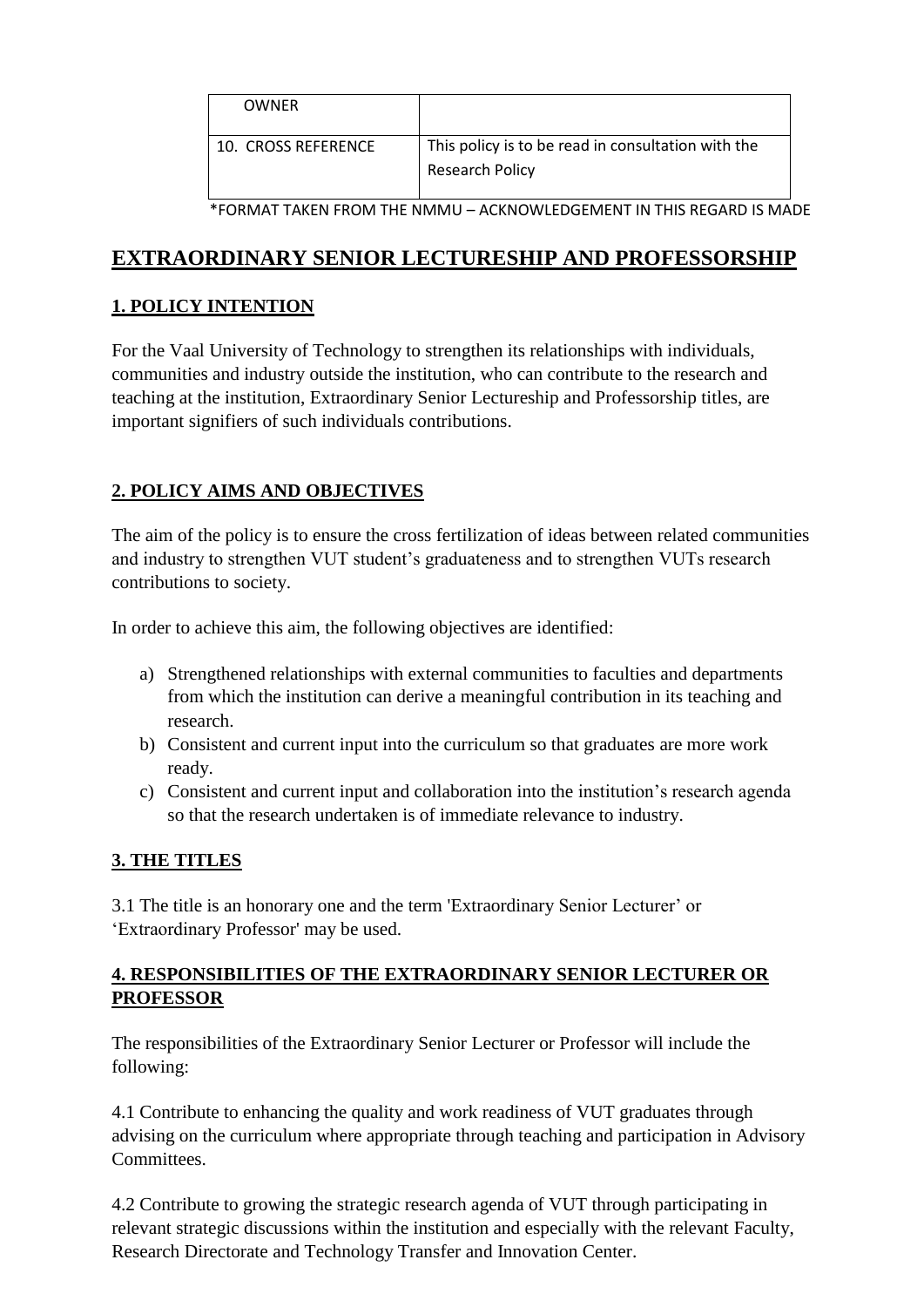4.3 Contribute to enhancing VUTs partnerships through participating in relevant strategic discussions such as round table discussions and assisting in growing new partnerships with the institution.

4.4 Present lectures as agreed at least two lectures per year in an identified subject.

4.5 Where appropriate may be involved as supervisor based on a specific agreement.

## **5. PROCEDURE**

5.1 The proposal must come in a supporting letter from the Executive Dean of the Faculty to the Exco of the Central Research Committee (CRC) after discussions had been undertaken in the Faculty Research Committee (FRC). The supporting letter should be accompanied by a copy of the proposed applicant's Curriculum Vitae.

5.2 This however, does not preclude the proposal from coming from other members of the Executive Management such as the Vice Chancellor, Deputy Vice-Chancellors, Executive Director: Research and the Executive Director: Technology Transfer and Innovation. In these instances, the proposal must be submitted to the Exco of the CRC for discussion.

5.3. Nominations would normally come to the Exco of the CRC but the Chair's action can be taken if proposals arise at other points in consultation with the DVC Academic and Research, and Executive Director: Research to directly confer professorial status on appropriately qualified individuals, whose contribution to the work of the university and/or the HE sector merits recognition as Extraordinary Senior Lecturer or Extraordinary Professor.

5.4 All nominations will finally be approved by SENEX.

# **6. ELIGIBILITY AND CRITERIA**

6.1 The proposal should normally arise as an acknowledgement of some supportive relationship with the University; for example giving advice and assistance, or providing input on research or curriculum development.

6.2 The recipient should bring distinction to the University from their field of expertise, although not necessarily as an academic. Such distinction would include: recognized contribution within the field through extensive experience or through impact of their work in the community and or industry.

6.3 The use of the title by the recipient is restricted to the abovementioned responsibilities and cannot be used for conferences or to represent the institution at external functions.

## **7. DURATION**

7.1 The title will be awarded for three years in the first instance, subject to review and renewal at the institution's discretion. The review will be based on a short report from the Dean or the relevant Executive Manager making the case for a continuing appointment, if appropriate, normally for a further three years.